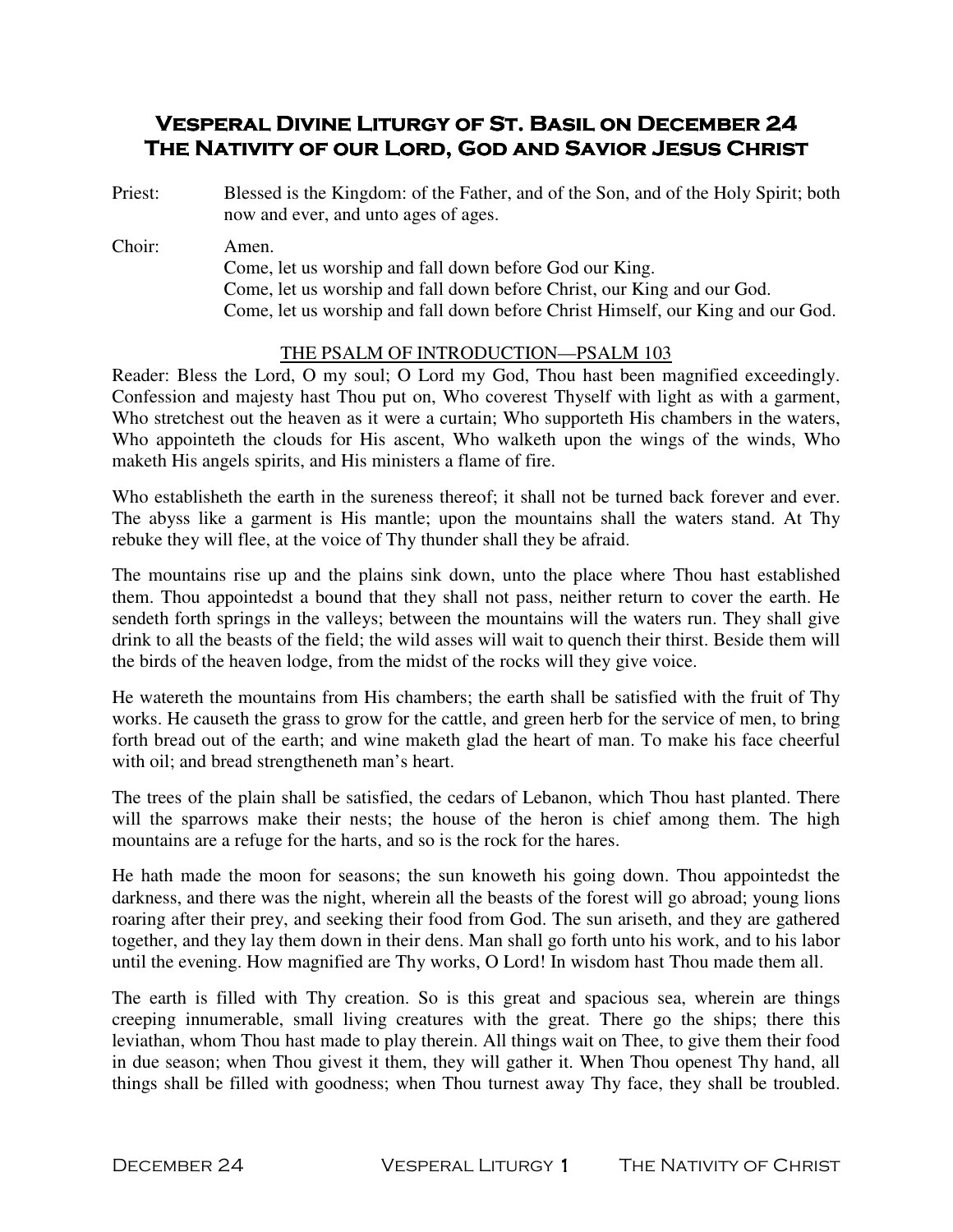Thou wilt take their spirit, and they shall cease; and unto their dust shall they return. Thou wilt send forth Thy Spirit, and they shall be created; and Thou shalt renew the face of the earth.

Let the glory of the Lord be unto the ages; the Lord will rejoice in His works. Who looketh on the earth and maketh it tremble, Who toucheth the mountains and they smoke. I will sing unto the Lord throughout my life, I will chant to my God for as long as I have my being.

May my words be sweet unto Him; I will rejoice in the Lord. O that sinners would cease from the earth, and they that work iniquity, that they should be no more. Bless the Lord, O my soul.

The sun knoweth his going down. Thou appointedst the darkness, and there was the night. How magnified are Thy works, O Lord! In wisdom hast Thou made them all.

*Glory to the Father, and to the Son, and to the Holy Spirit; both now and ever, and unto ages of ages. Amen.* 

Alleluia, Alleluia, Alleluia. Glory to Thee, O God. (THRICE) O our God and our Hope, glory to Thee!

| Deacon:       | THE GREAT LITANY<br>In peace, let us pray to the Lord.                                                                                                                                             |  |
|---------------|----------------------------------------------------------------------------------------------------------------------------------------------------------------------------------------------------|--|
| Choir:        | Lord, have mercy.                                                                                                                                                                                  |  |
| Deacon:       | For the peace from above, and for the salvation of our souls, let us pray to the<br>Lord.                                                                                                          |  |
| Choir:        | Lord, have mercy.                                                                                                                                                                                  |  |
| Deacon:       | For the peace of the whole world, for the good estate of the Holy Churches of<br>God, and for the union of all men, let us pray to the Lord.                                                       |  |
| Choir:        | Lord, have mercy.                                                                                                                                                                                  |  |
| Deacon:       | For this Holy House, and for those who with faith, reverence, and fear of God,<br>enter therein, let us pray to the Lord.                                                                          |  |
| Choir:        | Lord, have mercy.                                                                                                                                                                                  |  |
| Deacon:       | For our father and Metropolitan N., (for our Archbishop N. or Bishop N.), for the<br>venerable Priesthood, the Diaconate in Christ, for all the clergy and the people, let<br>us pray to the Lord. |  |
| Choir:        | Lord, have mercy.                                                                                                                                                                                  |  |
| Deacon:       | For Metropolitan Paul, Archbishop John, and for their quick release from<br>captivity and safe return, let us pray to the Lord.                                                                    |  |
| <b>Choir:</b> | Lord, have mercy.                                                                                                                                                                                  |  |
| Deacon:       | (In the United States) For the President of the United States, for all civil<br>authorities, and for our Armed Forces everywhere, let us pray to the Lord.                                         |  |
|               | (In Canada) For Her Majesty, the Queen, for the Prime Minister of Canada, for all<br>civil authorities, and for our Armed Forces everywhere, let us pray to the Lord.                              |  |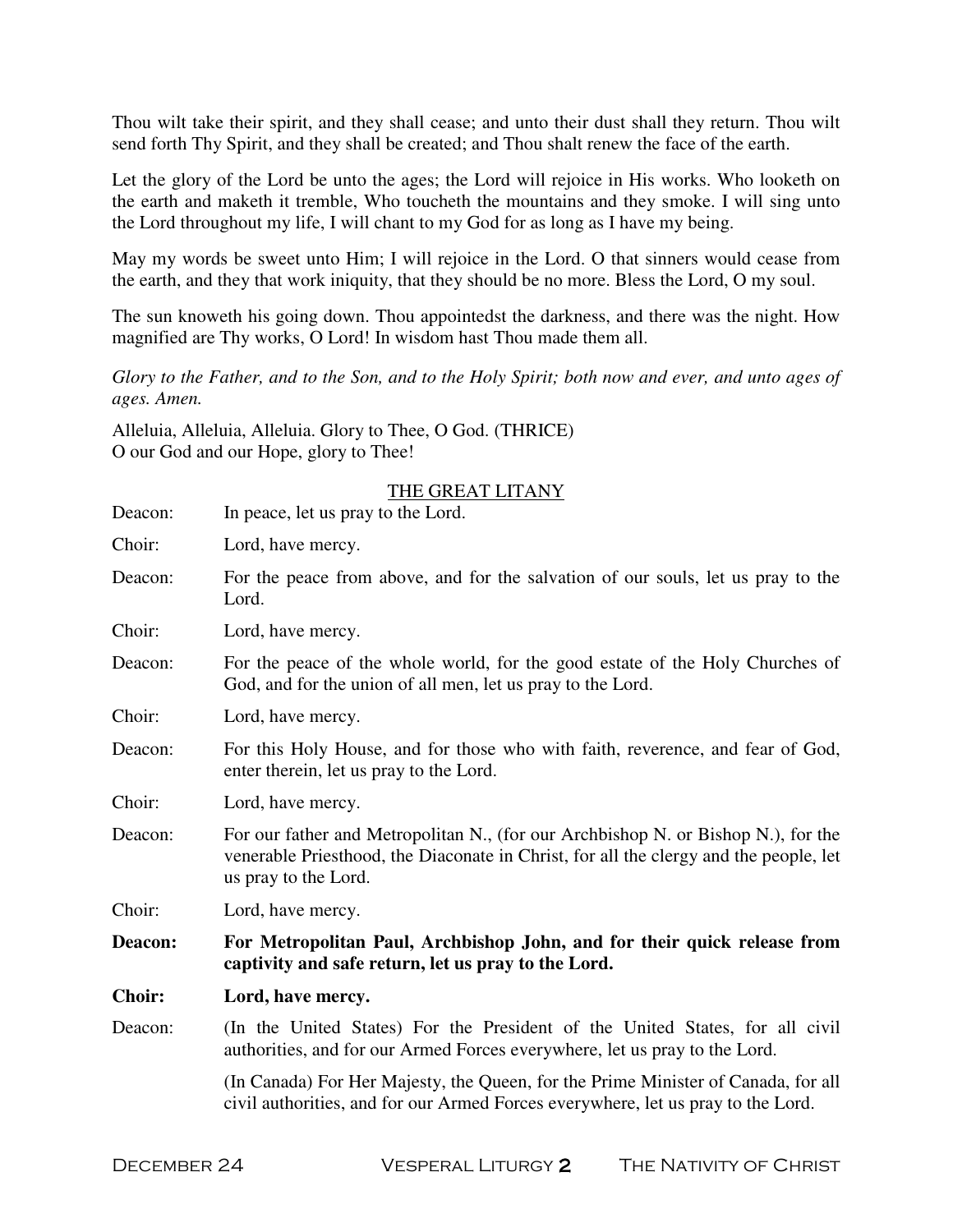| Choir:                   | Lord, have mercy.                                                                                                                                                                                                                                              |  |
|--------------------------|----------------------------------------------------------------------------------------------------------------------------------------------------------------------------------------------------------------------------------------------------------------|--|
| Deacon:                  | For this city, and for every city and land, and for the faithful who dwell therein,<br>let us pray to the Lord.                                                                                                                                                |  |
| Choir:                   | Lord, have mercy.                                                                                                                                                                                                                                              |  |
| Deacon:                  | For healthful seasons, for abundance of the fruits of the earth, and for peaceful<br>times, let us pray to the Lord.                                                                                                                                           |  |
| Choir:                   | Lord, have mercy.                                                                                                                                                                                                                                              |  |
| Deacon:                  | For travelers by sea, by land, and by air; for the sick and the suffering; for<br>captives and their salvation, let us pray to the Lord.                                                                                                                       |  |
| Choir:                   | Lord, have mercy.                                                                                                                                                                                                                                              |  |
| Deacon:                  | For our deliverance from all tribulation, wrath, danger, and necessity, let us pray<br>to the Lord.                                                                                                                                                            |  |
| Choir:                   | Lord, have mercy.                                                                                                                                                                                                                                              |  |
| Deacon:                  | Help us; save us; have mercy on us; and keep us, O God, by Thy grace.                                                                                                                                                                                          |  |
| Choir:                   | Lord, have mercy.                                                                                                                                                                                                                                              |  |
| Deacon:                  | Calling to remembrance our all-holy, immaculate, most blessed and glorious Lady<br>Theotokos and ever-virgin Mary, with all the Saints: let us commend ourselves<br>and each other, and all our life unto Christ our God.                                      |  |
| Choir:                   | To Thee, O Lord.                                                                                                                                                                                                                                               |  |
| Priest:                  | For unto Thee are due all glory, honor, and worship: to the Father, and to the Son,<br>and to the Holy Spirit; now and ever and unto ages of ages.                                                                                                             |  |
| Choir:                   | Amen.                                                                                                                                                                                                                                                          |  |
| Choir:                   | "O LORD, I HAVE CRIED" IN TONE TWO<br>O Lord, I have cried out unto Thee, hear Thou me; hear Thou me, O Lord. O<br>Lord, I have cried out unto Thee, hear Thou me. Give ear to the voice of my<br>supplication when I cry out unto Thee: hear Thou me, O Lord. |  |
| Choir:                   | Let my prayer be set forth before Thee as the incense, and the lifting up of my<br>hands as the evening sacrifice; hear Thou me, O Lord.                                                                                                                       |  |
| $\bm{+}$<br>$\bm{+}$     | Set a watch, O Lord, before my mouth, and a protecting door round about my lips.<br>Incline not my heart to evil words, to make excuses in sins.                                                                                                               |  |
| $\bm{+}$                 | With men that work iniquity; and I will not communicate with the choicest of them.                                                                                                                                                                             |  |
| $\pm$<br>anoint my head. | The just man shall correct me in mercy and shall reprove me; but let not the oil of the sinner                                                                                                                                                                 |  |
| $\pm$                    | For my prayer also shall still be against the things with which they are well pleased; their<br>judges falling upon the rock have been swallowed up.                                                                                                           |  |

- + They shall hear my words, for they are sweet; as when the thickness of the earth is broken upon the ground, their bones are scattered by the side of hell.
- + But to Thee, O Lord, Lord, are mine eyes; in Thee have I put my trust, take not away my soul.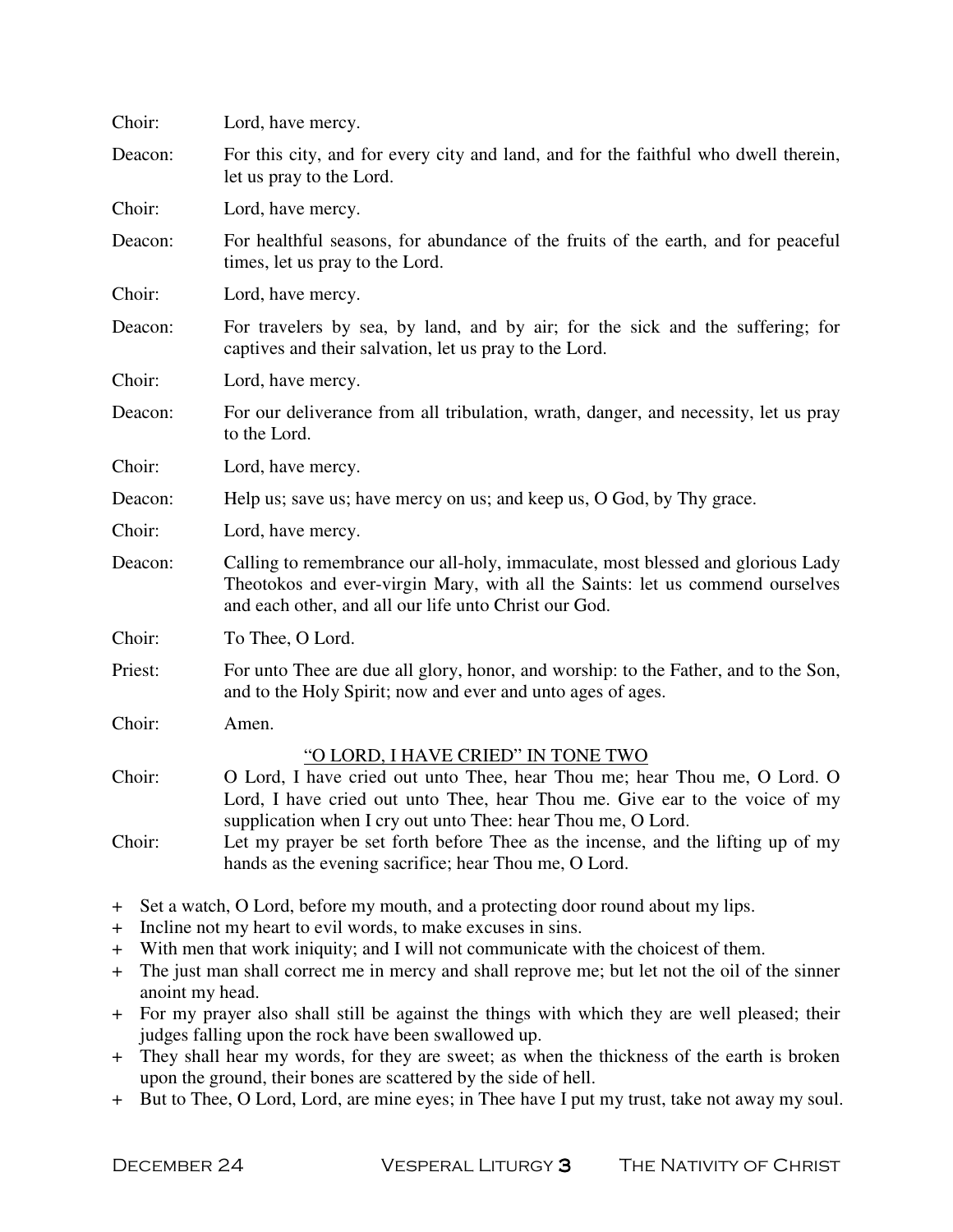- + Keep me from the snare which they have laid for me, and the traps of the workers of iniquity.
- + Let the wicked fall into their own nets, whilst I alone escape.
- + I cried unto the Lord with my voice, with my voice unto the Lord, did I make my supplication.
- + I poured out my supplication before Him; I showed before Him my trouble.
- + When my spirit was overwhelmed within me, then Thou knewest my path.
- + In the way wherein I walked have they secretly laid a snare for me.
- + I looked on my right hand, and beheld, but there was no man that would know me.
- + Refuge failed me; no one cared for my soul.
- + I cried unto Thee, O Lord; I said: Thou art my refuge and my portion in the land of the living.
- + Attend unto my cry, for I am brought very low.
- + Deliver me from my persecutors, for they are stronger than I.

*Verse 10. Bring my soul out of prison, that I may praise Thy Name.* 

*Verse 9. The righteous shall wait for me until Thou recompense me.* 

*Verse 8. Out of the depths have I cried unto Thee, O Lord; Lord hear my voice.* 

*Verse 7. Let Thine ears be attentive to the voice of my supplication.* 

## For the Nativity of Christ in Tone Two

*Verse 6. If Thou, O Lord, shouldest mark iniquities, O Lord, who shall stand? For with Thee there is forgiveness.* 

Come, let us rejoice in the Lord, proclaiming the present mystery; for He hath broken the middle wall of partition, and the flaming spear shall turn about, and the Cherubim shall admit all to the Tree of Life. As for me, I shall return to enjoy the bliss of Paradise from which I was driven away before, by reason of iniquity; for the likeness of the Father, and the Person of His eternity, which it is impossible to change, hath taken the likeness of a servant, coming from a Mother who hath not known wedlock; free from transubstantiation, since He remained as He was, true God, and took what had not been, having become Man for His love of mankind. Wherefore, let us lift our voices unto Him crying, O Thou Who wast born of the Virgin, O God, have mercy upon us.

*Verse 5. Because of Thy Name have I waited for Thee, O Lord; my soul hath waited upon Thy word, my soul hath hoped in the Lord.*  Come, let us rejoice in the Lord… *(repeat above)*

*Verse 4. From the morning watch until night, from the morning watch let Israel trust in the Lord.*  When the Lord Jesus was born of the holy Virgin, the whole creation was lighted, the shepherds keeping watch, the Magi worshipping, the angels praising, and Herod trembling; for the God and Savior of our souls hath appeared in the flesh.

*Verse 3. For with the Lord there is mercy and with Him is abundant redemption, and He will deliver Israel from all his iniquities.*  When the Lord Jesus was born… *(repeat above)* 

## *Verse 2. Praise the Lord, all ye nations; praise Him, all ye people.*

Thy kingdom, O Christ God, is a kingdom of all ages; and Thy rule is from generation to generation; for Thou Who wast incarnate of the Holy Spirit and became Man from Mary the ever-Virgin, hast caused a light to shine on us by Thy presence, O Christ God; O Light of Light,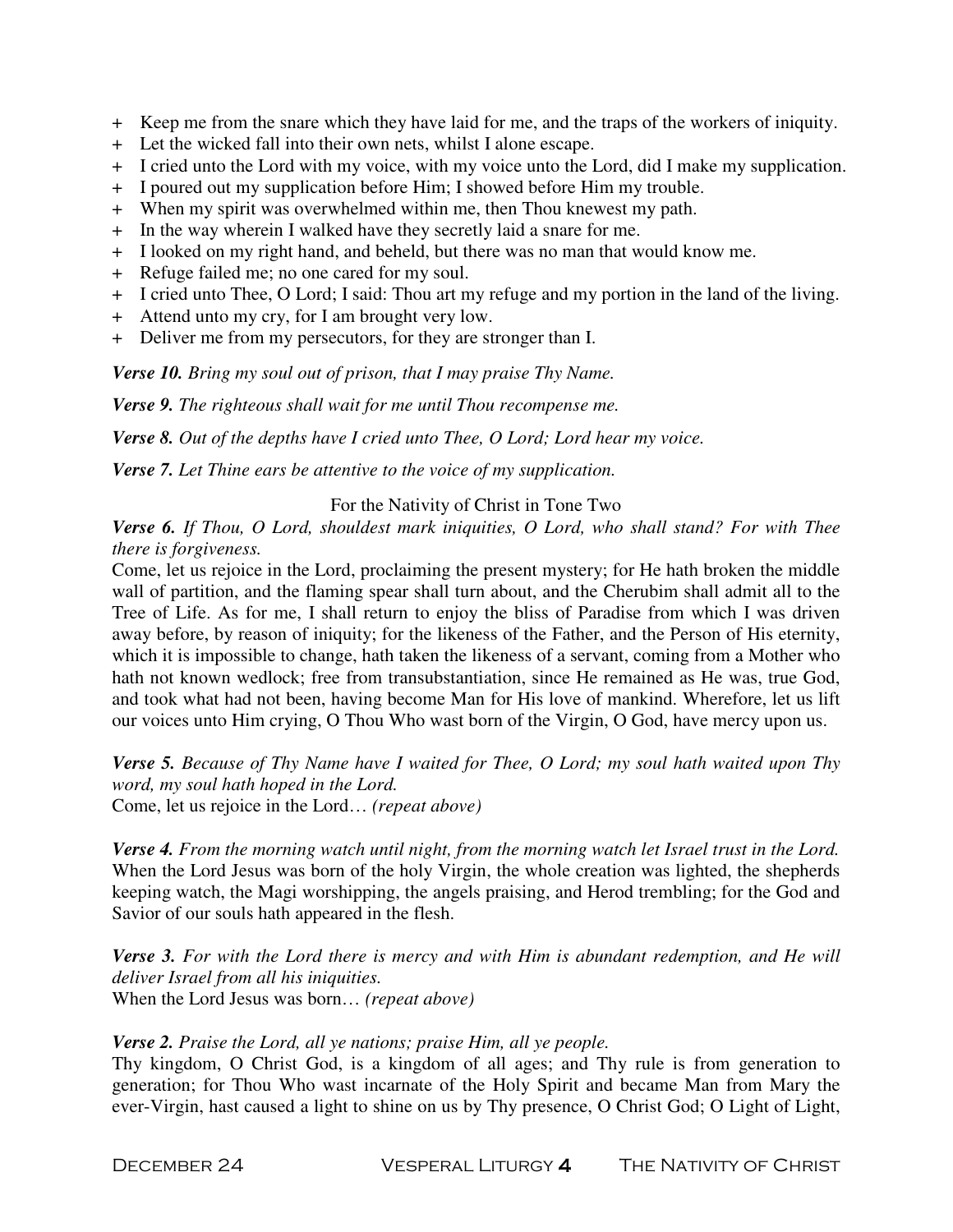O Radiance of the Father, Thou hast illuminated all creation; and every breath doth praise Thee, O Likeness of the glory of the Father. Wherefore, O everlasting God, Who art before eternity, Who didst shine forth from the Virgin, O God, have mercy upon us.

### *Verse 1. For His mercy is great toward us, and the truth of the Lord endureth forever.*

What shall we render to Thee, O Christ, for that Thou didst appear on earth as a man for our sake? Verily, every individual of the creatures Thou didst create shall offer Thee thanksgiving. The angels shall tender Thee praise; the heavens, the star; the Magi, gifts; the shepherds, wonder; the earth, the cave; the wilderness, the manger; and we men, a virgin Mother. Wherefore, O God before the ages, have mercy upon us.

#### DOXASTICON FOR THE NATIVITY OF CHRIST IN TONE TWO

*Glory to the Father, and to the Son, and to the Holy Spirit; both now and ever, and unto ages of ages. Amen.* 

When Augustus became supreme ruler of the earth, the multiplicity of rule among men ceased. And when Thou becamest human from the spotless one, the worship of many heathen gods also ceased. Then the cities came under one worldly rule; and the nations believed in one divine supremacy. The nations were enrolled by an order of Caesar; but we believers were enrolled in the name of Thy Divinity, O our incarnate God. Wherefore, great are Thy mercies, glory to Thee.

## THE LITTLE ENTRANCE

*(While the Doxasticon is chanted, the following dialogue occurs QUIETLY as the clergy make the entrance with the GOSPEL BOOK, not the censer.)* 

Deacon: Let us pray to the Lord. Lord, have mercy.

Priest: O Master, Lord our God, Who hast appointed in Heaven orders and hosts of angels and archangels for the service of Thy glory: Cause that with our entrance there may be an entrance of holy angels serving with us and glorifying thy goodness. For unto Thee are due all glory, honor and worship: to the Father, and to the Son, and to the Holy Spirit; now and ever, and unto ages of ages.

Deacon: Amen.

*(The clergy process to the center of the solea and recite this next dialogue QUIETLY.)* 

Deacon: Bless, father, the Holy Entrance.

Priest: Blessed is the entrance to Thy Holy Place, always, now and ever, and unto ages of ages. Amen.

*(After the choir has finished, the following is said ALOUD.)*  Deacon: Wisdom! Let us attend!

## O GLADSOME LIGHT

Choir: O gladsome Light of the holy glory of the immortal, heavenly, holy and blessed Father: O Jesus Christ. Lo now that we have come to the setting of the sun, as we behold the evening light, we hymn Thee: Father, Son, and Holy Spirit, God. Meet it is for Thee at all times to be magnified by joyous voices, O Son of God and Giver of life. Wherefore the whole world doth glorify Thee.

• *No Daily Prokeimenon is sung, and the Readings are immediately begun.*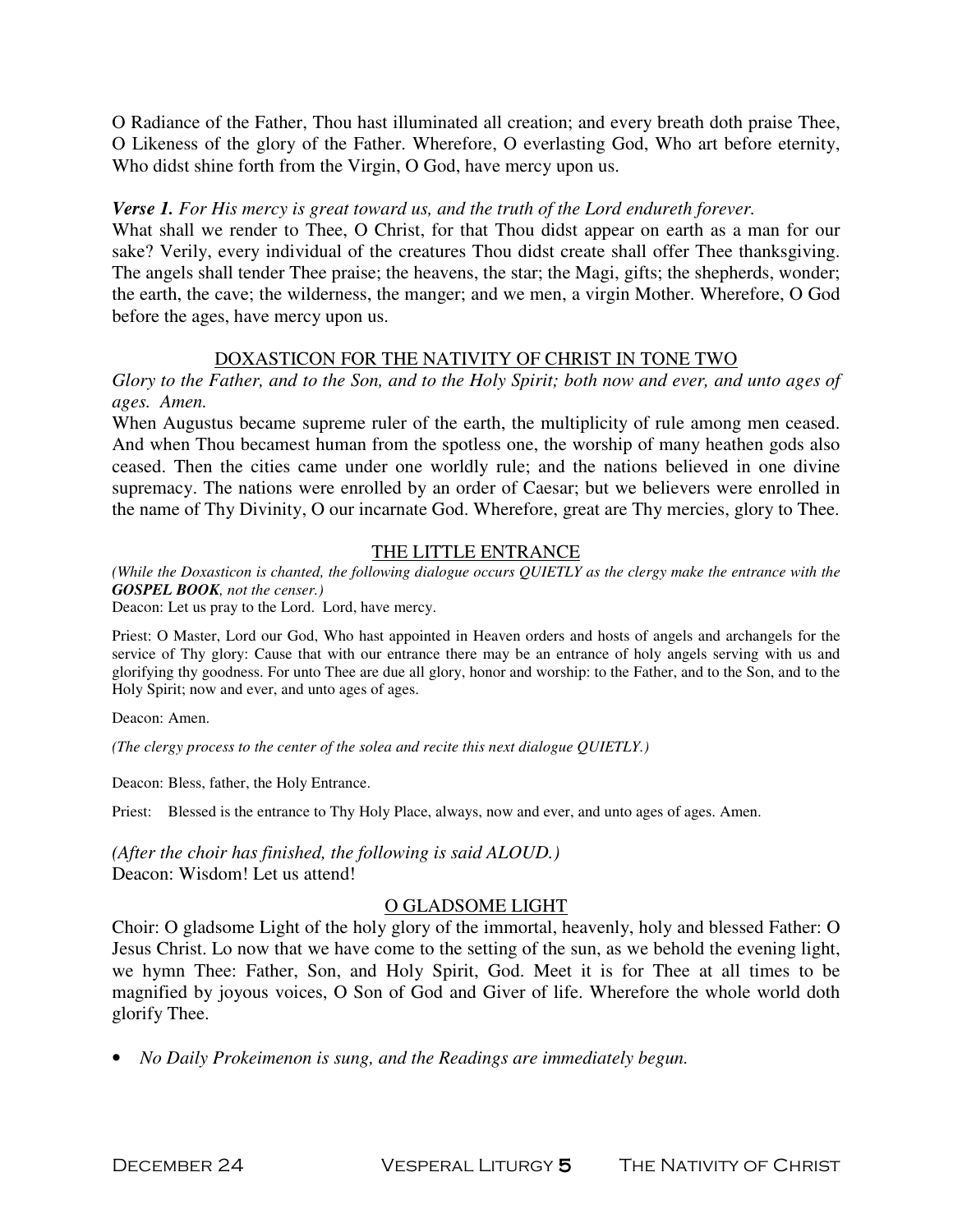#### THE FIRST SERIES OF OLD TESTAMENT READINGS

The First Passage

| Deacon: | Wisdom!                              |
|---------|--------------------------------------|
| Reader: | The reading from Genesis. $(1:1-13)$ |
| Deacon: | Let us attend!                       |

Reader: In the beginning, God created the heavens and the earth. The earth was without form and void, and darkness was upon the face of the deep; and the Spirit of God was moving over the face of the waters. And God said, "Let there be light"; and there was light. And God saw that the light was good; and God separated the light from the darkness. God called the light Day, and the darkness he called Night. And there was evening and there was morning, one day. And God said, "Let there be a firmament in the midst of the waters, and let it separate the waters from the waters." And God made the firmament and separated the waters which were under the firmament from the waters which were above the firmament. And it was so. And God called the firmament Heaven. And there was evening and there was morning, a second day. And God said, "Let the waters under the heavens be gathered together into one place, and let the dry land appear." And it was so. God called the dry land Earth, and the waters that were gathered together he called Seas. And God saw that it was good. And God said, "Let the earth put forth vegetation, plants yielding seed, and fruit trees bearing fruit in which is their seed, each according to its kind, upon the earth." And it was so. The earth brought forth vegetation, plants yielding seed according to their own kinds, and trees bearing fruit in which is their seed, each according to its kind. And God saw that it was good. And there was evening and there was morning, a third day.

|         | The Second Passage                             |
|---------|------------------------------------------------|
| Deacon: | Wisdom!                                        |
| Reader: | The reading from Numbers. (24:2-3, 5-9, 17-18) |
| Deacon: | Let us attend!                                 |

Reader: The Spirit of God came upon Balaam, and he took up his discourse, and said, How fair are your tents, O Jacob, your encampments, O Israel! Like valleys that stretch afar, like gardens beside a river, like aloes that the Lord has planted, like cedar trees beside the waters. Water shall flow from his buckets, and his seed shall be in many waters, his king shall be higher than Agag, and his kingdom shall be exalted. God brings him out of Egypt; he has as it were the horns of the wild ox, he shall eat up the nations of his adversaries, and shall break their bones in pieces, and pierce them through with his arrows. He couched, he lay down like a lion, and like a lioness; who will rouse him up? Blessed be everyone who blesses you, and cursed be everyone who curses you. I see him, but not now; I behold him, but not nigh: a star shall come forth out of Jacob, and a scepter shall rise out of Israel; it shall crush the forehead of Moab, and break down all the sons of Sheth. Edom shall be dispossessed, Seir also, his enemies, shall be dispossessed, while Israel does valiantly.

The Third Passage

Deacon: Wisdom!

Reader: The reading from the Prophecy of Micah. (4:6-7, 5:2-4)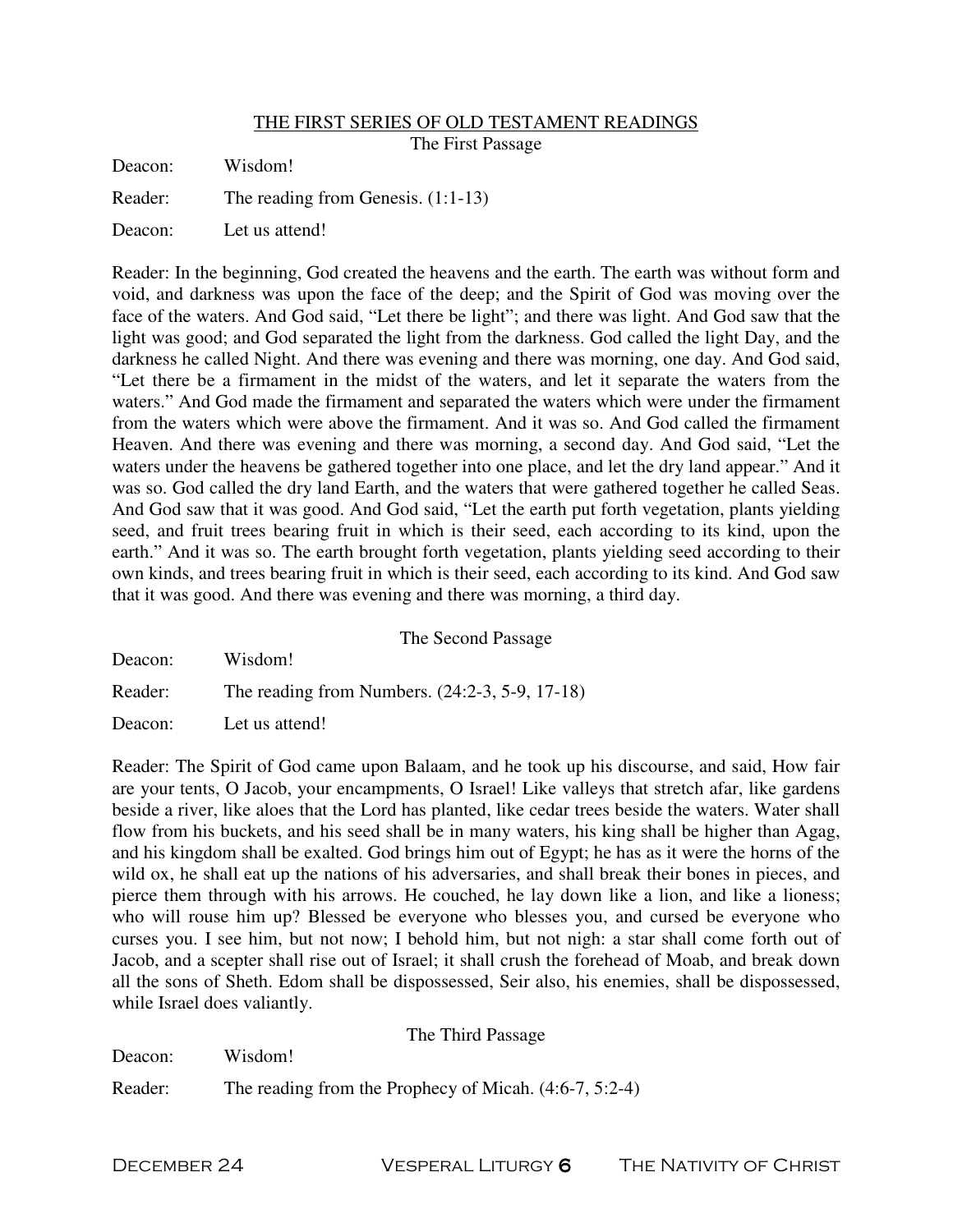Deacon: Let us attend!

Reader: In that day, says the Lord, I will assemble the lame and gather those who have been driven away, and those whom I have afflicted; and the lame I will make the remnant; and those who were cast off, a strong nation; and the Lord will reign over them in Mount Zion from this time forth and for evermore. But you, O Bethlehem Ephratha, who are little to be among the clans of Judah, from you shall come forth for Me one who is to be ruler in Israel, whose origin is from of old, from ancient days. Therefore, he shall give them up until the time when she who is in travail has brought forth; then the rest of his brethren shall return to the people of Israel. And he shall stand and feed his flock in the strength of the Lord, in the majesty of the name of the Lord his God. And they shall dwell secure, for now he shall be great to the ends of the earth.

## TROPARION IN TONE SIX

Choir: Disguised, O Savior, Thou wast born in a cave; but Heaven proclaimed Thee to all, taking for its mouth a star.

*Refrain*: And it offered Thee the Magi worshipping Thee in faith. Wherefore, with them, have mercy upon us.

#### STICHOI FROM PSALM 86 IN TONE SIX

- + Whose foundation is in the holy mountains; the Lord loveth the gates of Zion more than all the dwellings of Jacob. *(Refrain)*
- + Glorious things are said of thee, O City of God. I will be mindful of Rahab and Babylon knowing me. *(Refrain)*
- + Behold, O strange nations, Philistia, Tyre and Ethiopia. *(Refrain)*
- + Those were born there. And of the mother Zion it shall be said, this man and that man is born in her, and the highest Himself hath founded her. *(Refrain)*
- + The Lord shall tell in His writing of peoples and of princes of them that have been in her, the dwelling in thee is as it were of all rejoicing. *(Refrain)*

#### TROPARION IN TONE SIX

*Glory to the Father, and to the Son, and to the Holy Spirit; both now and ever, and unto ages of ages. Amen.* 

Disguised, O Savior, Thou wast born in a cave; but heaven proclaimed Thee to all, taking for its mouth a star. And it offered Thee the Magi worshipping Thee in faith. Wherefore, with them, have mercy upon us.

## THE SECOND SERIES OF OLD TESTAMENT READINGS

The First Passage

Deacon: Wisdom!

- Reader: The reading from the Prophecy of Isaiah. (11:1-10)
- Deacon: Let us attend!

Reader: Thus saith the Lord: There shall come forth a shoot from the stump of Jesse, and a branch shall grow out of his roots. And the Spirit of the Lord shall rest upon him, the spirit of wisdom and understanding, the spirit of counsel and might, the spirit of knowledge and the fear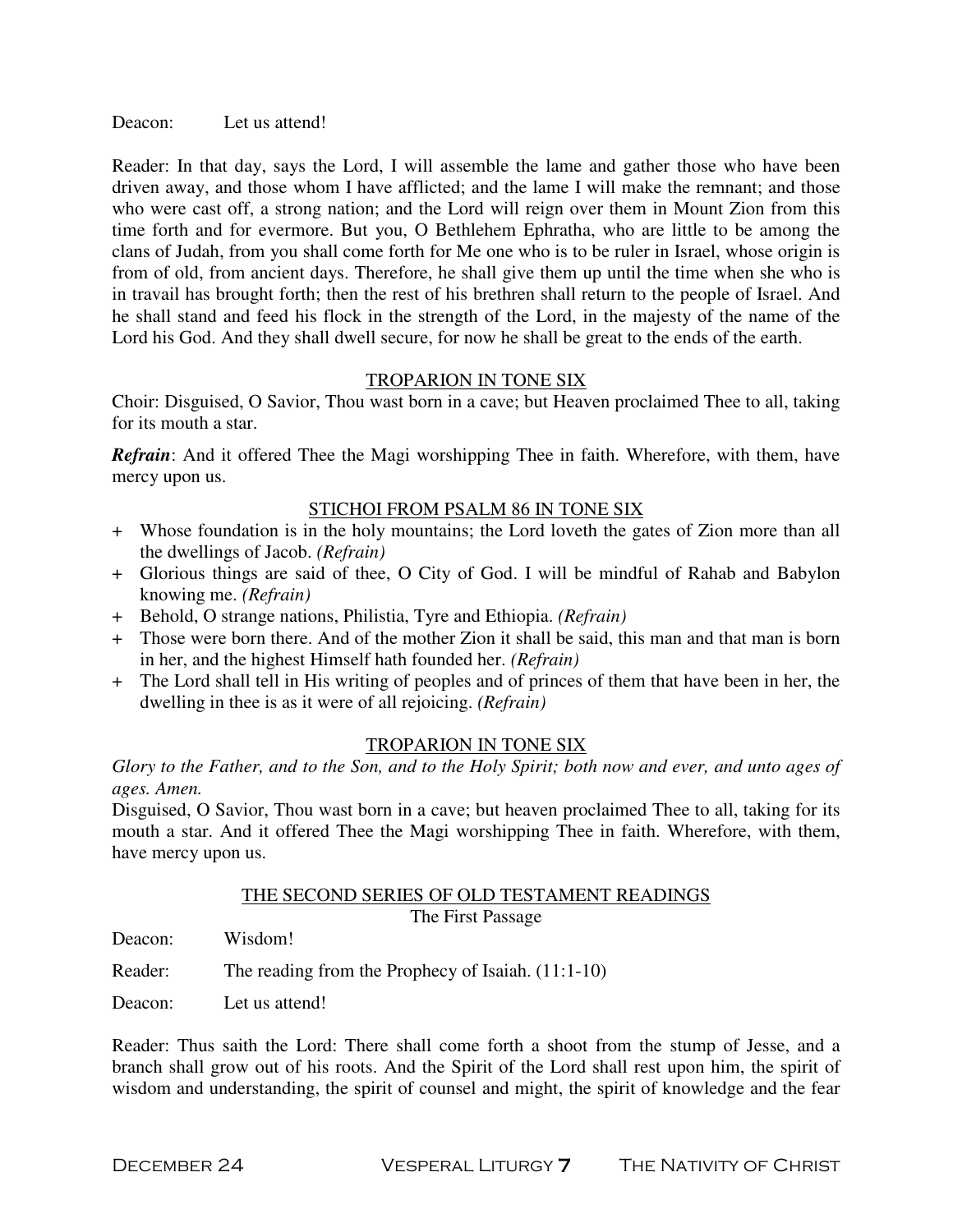of the Lord. And his delight shall be in the fear of the Lord. He shall not judge by what his eyes see, or decide by what his ears hear; but with righteousness he shall judge the poor, and decide with equity for the meek of the earth; and he shall smite the earth with the rod of his mouth, and with the breath of his lips he shall slay the wicked. Righteousness shall be the girdle of his waist, and faithfulness the girdle of his loins. The wolf shall dwell with the lamb, and the leopard shall lie down with the kid, and the calf and the lion and the fatling together, and a little child shall lead them. The cow and the bear shall feed; their young shall lie down together; and the lion shall eat straw like the ox. The sucking child shall play over the hole of the asp, and the weaned child shall put his hand on the adder's den. They shall not hurt or destroy in all of my holy mountain; for the earth shall be full of the knowledge of the Lord as the waters cover the sea. In that day the root of Jesse shall stand as an ensign to the peoples; him shall the nations seek, and his dwellings shall be glorious.

|         | The Second Passage                                           |
|---------|--------------------------------------------------------------|
| Deacon: | Wisdom!                                                      |
| Reader: | The reading from the Prophecy of Jeremiah (Baruch 3:36-4:4). |
| Deacon: | Let us attend!                                               |

Reader: This is our God; no other can be compared to Him! He found the whole way to knowledge, and gave it to Jacob His servant and to Israel whom He loved. Afterward He appeared upon earth and lived among men. This is the book of the commandments of God, and the law that endures forever. All who hold fast to it will live, and those who forsake it will die. Turn, O Jacob, and take hold of it; walk toward the way of its brightness. Do not give your glory to another or your advantages to an alien people. Happy are we, O Israel, for we know what is pleasing to God.

|         | The Third Passage                                           |
|---------|-------------------------------------------------------------|
| Deacon: | Wisdom!                                                     |
| Reader: | The reading from the Prophecy of Daniel. $(2:31-36, 44-45)$ |
| Deacon: | Let us attend!                                              |

Reader: Daniel said to Nebuchadnezzar, You saw, O king, and behold, a great image. This image, mighty and of exceeding brightness, stood before you, and its appearance was frightening. The head of this image was of fine gold, its breast and arms of silver, its belly and thighs of bronze, its legs of iron, its feet partly of iron and partly of clay. As you looked, a stone was cut out by no human hand, and it smote the image on its feet of iron and clay, and broke them in pieces; then the iron, the clay, the bronze, the silver, and the gold, all together were broken in pieces, and became like the chaff of the summer threshing floors; and the wind carried them away, so that not a trace of them could be found. But the stone that struck the image became a great mountain and filled the whole earth. This was the dream; now we will tell the king its interpretation. And in the days of those kings, the God of Heaven will set up a kingdom which shall never be destroyed, nor shall its sovereignty be left to another people. It shall break in pieces all these kingdoms and bring them to an end, and it shall stand forever; just as you saw that a stone was cut from a mountain by no human hand, and that it broke in pieces the iron, the bronze, the clay, the silver, and the gold. A great God has made known to the king what shall be hereafter. The dream is certain, and its interpretation sure.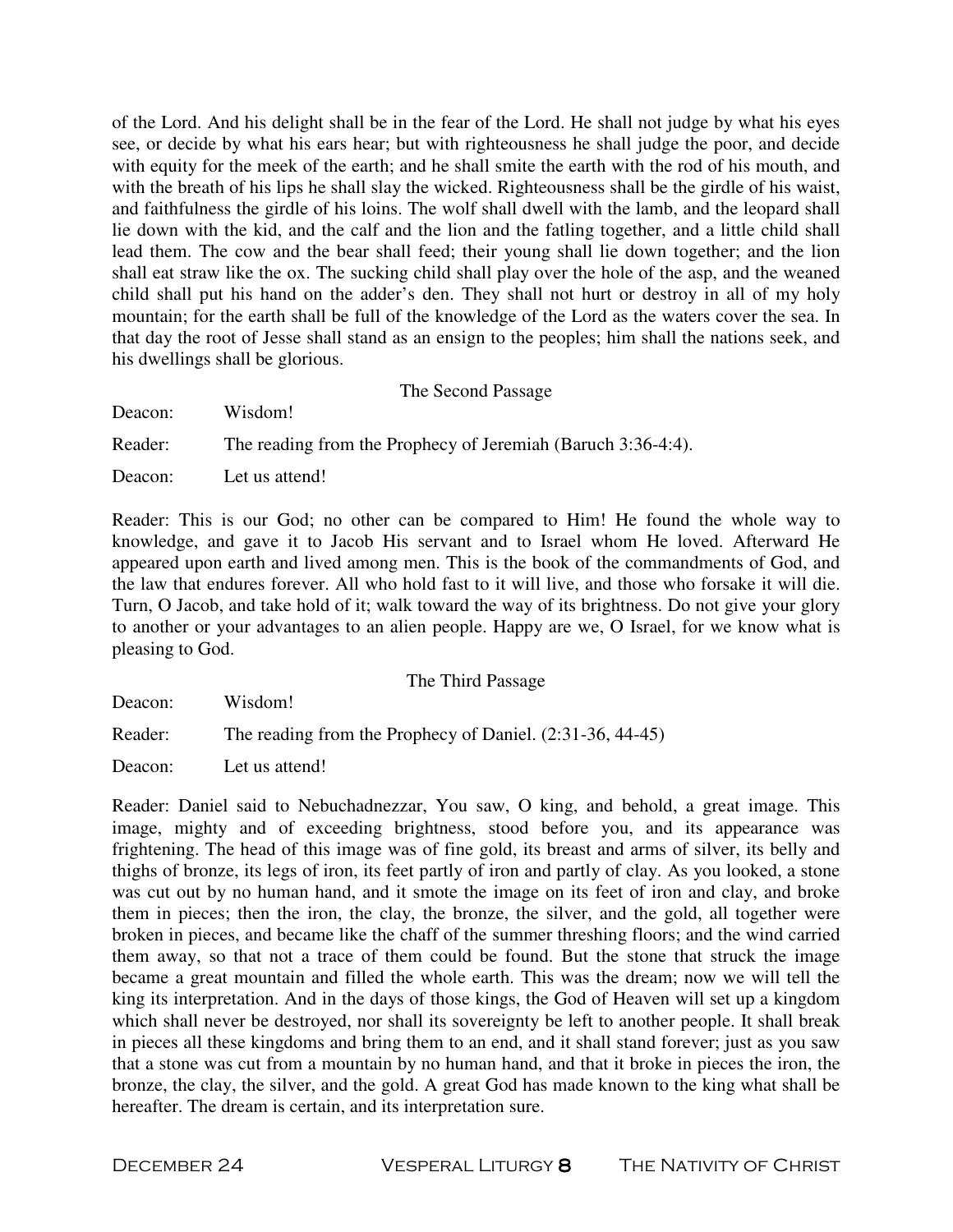#### TROPARION IN TONE SIX

Choir: Thou hast shone forth from the Virgin, O Christ, noetic Sun of Justice. And a star pointed to Thee, Thou uncontainable One, Who wast contained in a cave.

*Refrain***:** And the Magi were led to Thy worship. Wherefore, with them, we magnify Thee, O Thou Giver of Life; glory to Thee.

## STICHOI FROM PSALM 92 IN TONE SIX

- + The Lord hath reigned, He is clothed with majesty. The Lord is clothed with strength, and hath girded Himself. *(Refrain)*
- + For He hath established the world, which shall not be moved. Thy throne is prepared from old. *(Refrain)*
- + The floods have lifted up, O Lord; the floods have lifted up their voice. The floods have lifted up their waves, with the noise of many waters. *(Refrain)*
- + Wonderful are the surges of the sea. Wonderful is the Lord on high. Thy testimonies are become exceedingly credible. *(Refrain)*
- + Holiness becometh Thy house, O Lord, for evermore. *(Refrain)*

#### TROPARION IN TONE SIX

*Glory to the Father, and to the Son, and to the Holy Spirit; both now and ever, and unto ages of ages. Amen.* 

Thou hast shone forth from the Virgin, O Christ, noetic Sun of justice. And a star pointed to Thee, Thou uncontainable One, Who wast contained in a cave. And the Magi were led to Thy worship. Wherefore, with them, we magnify Thee, O Thou Giver of life; glory to Thee.

## THE THIRD SERIES OF OLD TESTAMENT READINGS

The First Passage

Deacon: Wisdom!

Reader: The reading from the Prophecy of Isaiah. (9:6-7)

Deacon: Let us attend!

Reader: For to us a child is born, to us a Son is given; and the government will be upon His shoulders, and his name will be called "Wonderful Counselor, Mighty God, Everlasting Father, Prince of Peace." Of the increase of His government and of peace there will be no end, upon the throne of David, and over His kingdom, to establish it, and to uphold it with justice and with righteousness from this time forth and for evermore. The zeal of the Lord of hosts will do this.

| Deacon: | The Second Passage                                                |
|---------|-------------------------------------------------------------------|
|         | Wisdom!                                                           |
| Reader: | The reading from the Prophecy of Isaiah. $(7:10-16; 8:1-4, 9-10)$ |
| Deacon: | Let us attend!                                                    |

Reader: Again the Lord spoke to Ahaz, saying, "Ask a sign of the Lord your God; let it be deep as Sheol or high as Heaven." But Ahaz said, "I will not ask, and I will not put the Lord to the test." And he said, "Hear then, O house of David! Is it too little for you to weary men, that you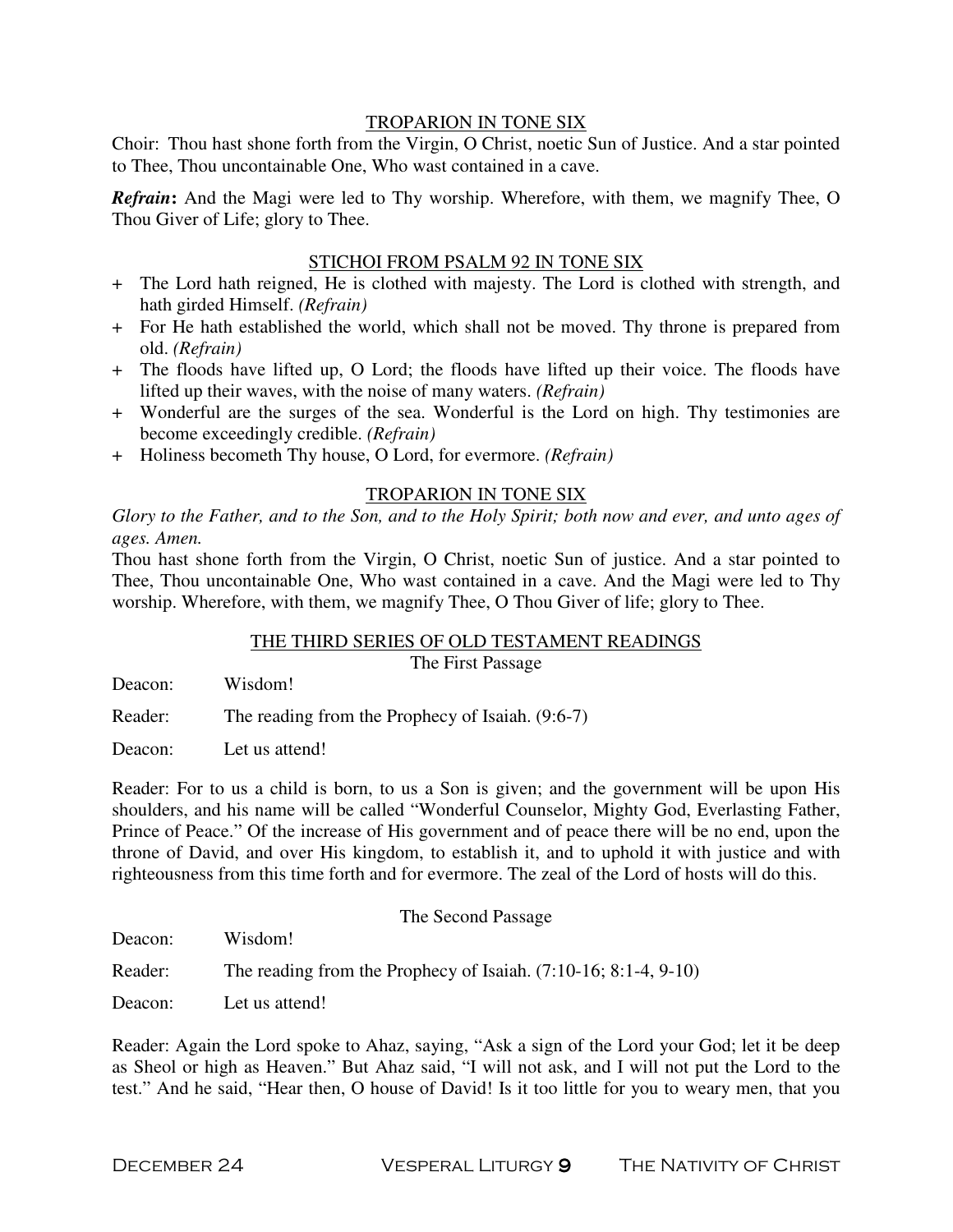weary my God also? Therefore the Lord Himself will give you a sign. Behold, a Virgin shall conceive and bear a son, and shall call his name Emmanuel. He shall eat curds and honey when he knows how to refuse the evil and choose the good. For before the child knows how to refuse the evil and choose the good, the land before whose two kings you are in dread will be deserted. Then the Lord said to me, "Take a large tablet and write upon it in common characters, 'Belonging to Maher-shalal-hash-baz.'" "And I got reliable witnesses, Uriah the priest and Zachariah the son of Jeberechiah, to attest for me. And I went to the prophetess, and she conceived and bore a son. Then the Lord said to me, "Call his name Maher-shalal-hash-baz; for before the child knows how to cry 'My father' or 'My mother,' the wealth of Damascus and the spoil of Samaria will be carried away before the king of Assyria." Be broken, you peoples, and be dismayed; give ear, all you far countries; gird yourselves and be dismayed; gird yourselves and be dismayed. Take counsel together, but it will come to naught; speak a word, but it will not stand, for God is with us.

## THE PRAYER OF THE TRISAGION HYMN

Priest: (*QUIETLY*) O Holy God, Who restest in the Holy Place; Who art hymned by the Seraphim with thrice-Holy cry, and glorified by the Cherubim, and worshiped by every Heavenly Power; Who out of nothingness hast brought all things into being; Who hast created man according to Thine image and likeness and hast adorned him with Thine every gift; Who givest to him that askest wisdom and understanding; Who despisest not the sinner, but hast appointed repentance unto salvation; Who hast vouchsafed unto us, Thy humble and unworthy servants, even in this hour, to stand before the glory of Thy Holy Altar and to offer the worship and praise which are due unto Thee: Thyself, O Master, receive even from the mouth of us sinners the Thrice-Holy Hymn, and visit us in Thy goodness. Pardon us every transgression, both voluntary and involuntary; sanctify our souls and bodies; and grant us to serve Thee in holiness all the days of our life: through the intercessions of the Holy Theotokos and of all the Saints, who from the beginning of the world have been well-pleasing unto Thee.

| Deacon: | Let us pray to the Lord.                                                                                                                |  |
|---------|-----------------------------------------------------------------------------------------------------------------------------------------|--|
| Choir:  | Lord, have mercy.                                                                                                                       |  |
| Priest: | For holy art Thou, O our God, and unto Thee do we ascribe glory: to the Father,<br>and to the Son, and to the Holy Spirit; now and ever |  |
| Deacon: | and unto ages of ages.                                                                                                                  |  |
| Choir:  | Amen.                                                                                                                                   |  |
| Choir:  | THE TRISAGION HYMN<br>Holy God, Holy Mighty, Holy Immortal: have mercy on us. (THRICE)                                                  |  |
|         | Glory to the Father, and to the Son, and to the Holy Spirit; both now and ever,<br>and unto ages of ages. Amen.                         |  |
|         | Holy Immortal: have mercy on us.                                                                                                        |  |
| Deacon: | With strength!                                                                                                                          |  |
| Choir:  | Holy God, Holy Mighty, Holy Immortal: have mercy on us.                                                                                 |  |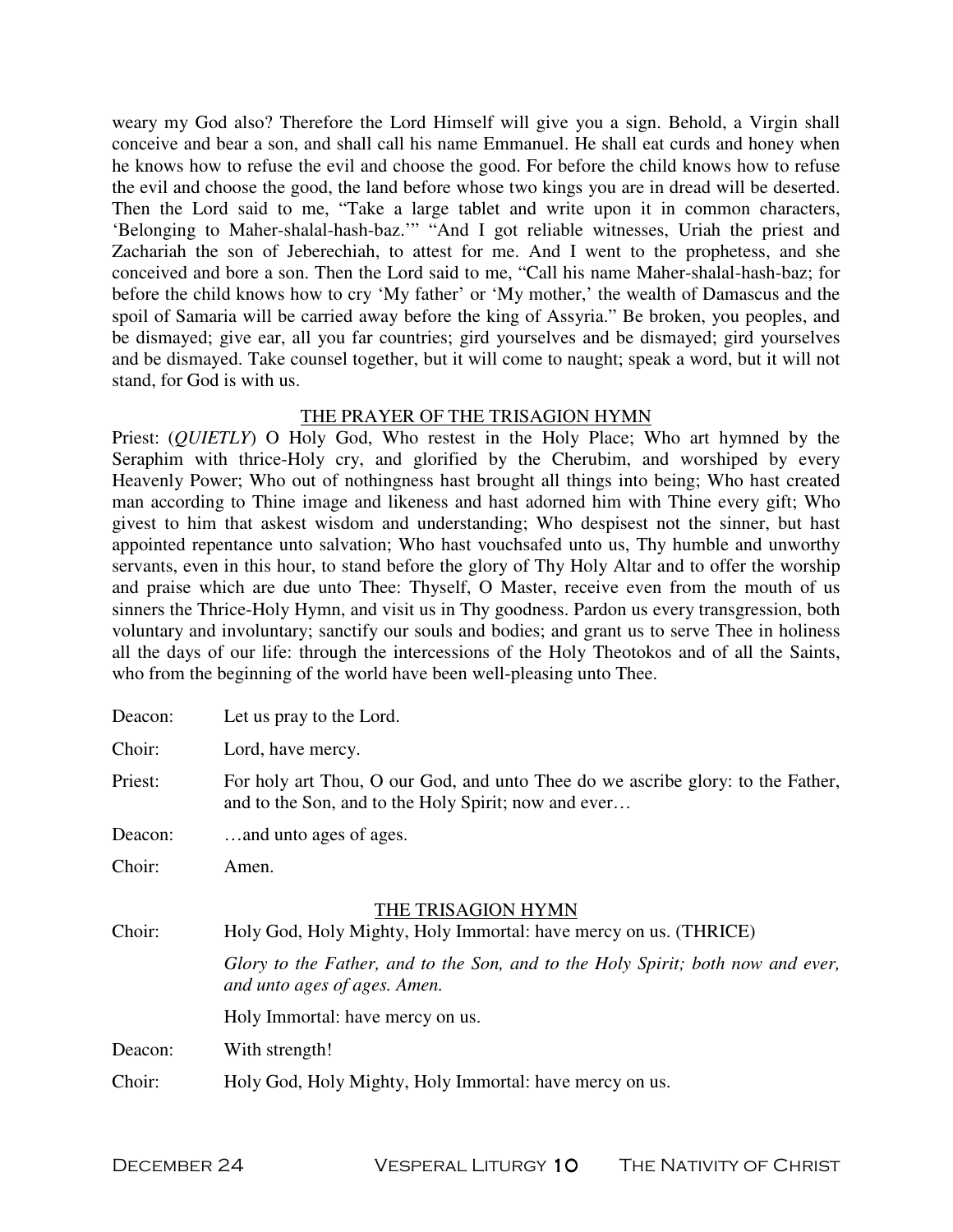|         | THE EPISTLE                                                                                                                                      |
|---------|--------------------------------------------------------------------------------------------------------------------------------------------------|
| Deacon: | Let us attend!                                                                                                                                   |
| Reader: | The Lord hath said to me: Thou art my Son, this day have I begotten Thee. Ask of<br>Me, and I will give Thee the Gentiles for Thine inheritance. |
| Deacon: | Wisdom!                                                                                                                                          |
| Reader: | The reading from the Epistle of St. Paul to the Hebrews. (1:1-12)                                                                                |
| Deacon: | Let us attend!                                                                                                                                   |

Reader: Brethren, in many and various ways, God spoke of old to our fathers by the prophets; but in these last days He has spoken to us by a Son, Whom He appointed the heir of all things, through Whom also He created the world. He reflects the glory of God and bears the very stamp of His nature, upholding the universe by His word of power. When He had made purification for sins, He sat down at the right hand of the Majesty on high, having become as much superior to angels, as the name He has obtained is more excellent than theirs. For to what angel did God ever say, "Thou art My Son, today I have begotten Thee"? Or again, "I will be to Him a Father, and He shall be to Me a son"? And again, when He brings the First-born into the world, He says, "Let all God's angels worship Him." Of the angels He says, "Who makes His angels winds, and His servants flames of fire." But of the Son He says, "Thy throne, O God, is forever and ever, the righteous scepter is the scepter of Thy kingdom. Thou hast loved righteousness and hated lawlessness; therefore God, Thy God, has anointed Thee with the oil of gladness beyond Thy comrades." And, "Thou, O Lord, didst found the earth in the beginning, and the heavens are the work of Thy hands; they will perish, but Thou remainest; they will all grow old like a garment, like a mantle Thou wilt roll them up, and they will be changed. But Thou art the same, and Thy years will never end."

Priest: Peace be to thee that readest!

| Choir:   | THE ALLELUARION IN TONE EIGHT<br>Alleluia, Alleluia, Alleluia.                                                |  |
|----------|---------------------------------------------------------------------------------------------------------------|--|
| Verse 1. | The Lord said unto my Lord: sit Thou at My right hand, until I make Thine<br>enemies Thy footstool. (Refrain) |  |
| Verse 2. | The Lord shall send Thee a rod of strength out of Zion. (Refrain)                                             |  |
| Verse 3. | From the womb before the morning star have I begotten Thee. (Refrain)                                         |  |
|          | THE GOSPEL                                                                                                    |  |
| Deacon:  | Wisdom! Attend! Let us hear the Holy Gospel.                                                                  |  |
| Priest:  | Peace be to all.                                                                                              |  |
| Choir:   | And to thy spirit.                                                                                            |  |
| Priest:  | The reading from the Holy Gospel according to St. Luke. (2:1-20)                                              |  |
| Choir:   | Glory to Thee, O Lord, glory to Thee.                                                                         |  |
| Deacon:  | Let us attend!                                                                                                |  |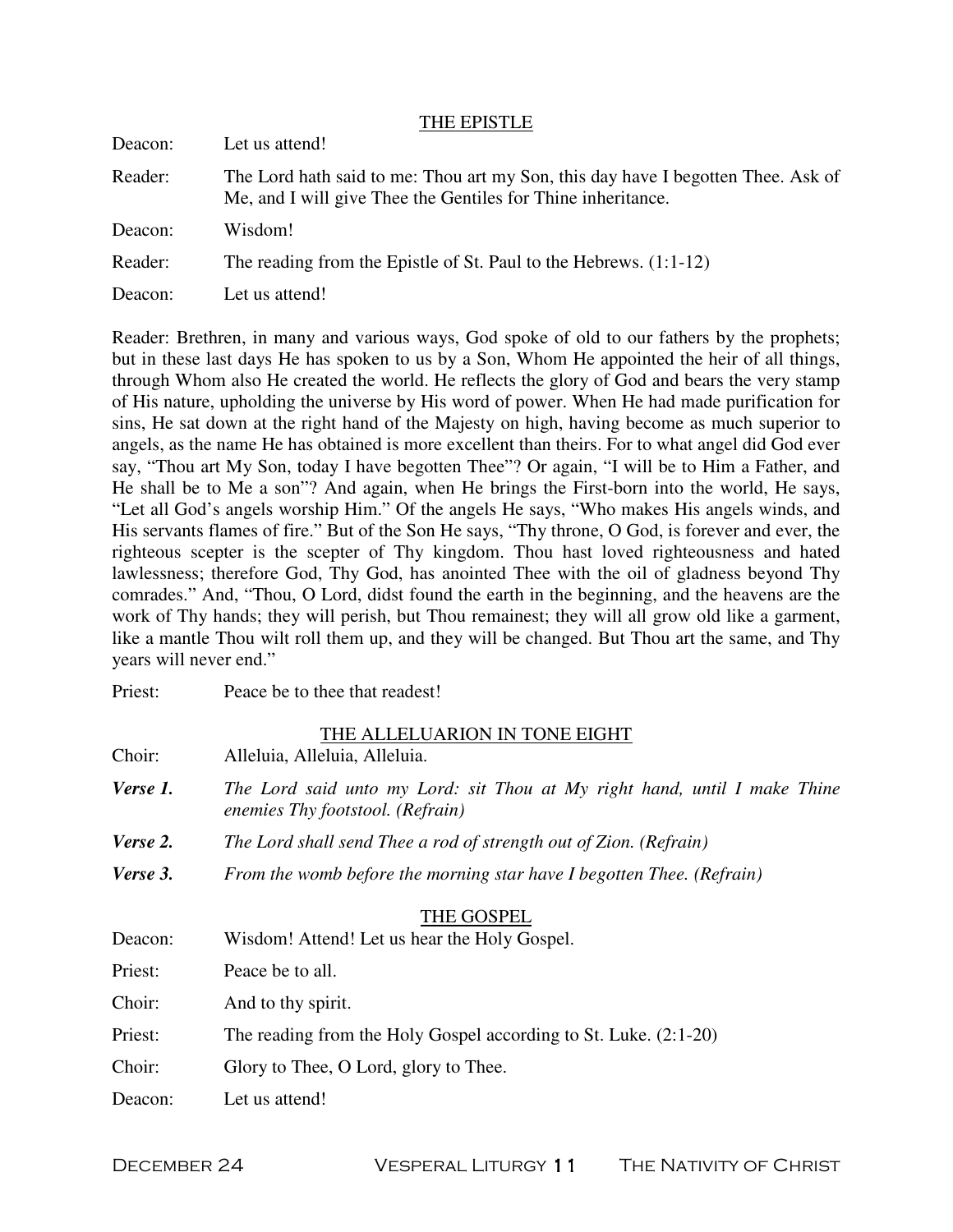Priest: In those days a decree went out from Caesar Augustus that all the world should be enrolled. This was the first enrollment, when Quirinius was governor of Syria. And all went to be enrolled, each to his own city. And Joseph also went up from Galilee, from the city of Nazareth, to Judea, to the city of David, which is called Bethlehem, because he was of the house and lineage of David, to be enrolled with Mary, his betrothed, who was with child. And while they were there, the time came for her to be delivered. And she gave birth to her First-born Son and wrapped Him in swaddling cloths, and laid Him in a manger, because there was no place for them in the inn. And in that region there were shepherds out in the field, keeping watch over their flock by night. And an angel of the Lord appeared to them, and the glory of the Lord shone around them, and they were filled with fear. And the angel said to them, "Be not afraid; for behold, I bring you good news of a great joy which will come to all the people; for to you is born this day in the city of David a Savior, Who is Christ the Lord. And this will be a sign for you: you will find a babe wrapped in swaddling cloths and lying in a manger." And suddenly there was with the angel a multitude of the Heavenly host praising God and saying, "Glory to God in the highest, and on earth peace among men with whom He is pleased!" When the angels went away from them into Heaven, the shepherds said to one another, "Let us go over to Bethlehem and see this thing that has happened, which the Lord has made known to us." And they went with haste, and found Mary and Joseph, and the babe lying in a manger. And when they saw it they made known the saying which had been told them concerning this child; and all who heard it wondered at what the shepherds told them. But Mary kept all these things, pondering them in her heart. And the shepherds returned, glorifying and praising God for all they had heard and seen, as it had been told them.

Choir: Glory to Thee, O Lord, glory to Thee.

• *The Divine Liturgy of St. Basil the Great continues. The variables are listed below.* 

## ST. BASIL LITURGY MEGALYNARION

In thee rejoiceth all creation, O thou who art full of grace: the hierarchy of the angels, and all mankind, O consecrated temple and paradise endowed with speech; glory of virginity, of whom God, Who is our God before the ages, was incarnate and became a little child. For He made thy womb a throne, and thy belly did He make more spacious than the heavens. In thee doth all creation rejoice, O thou who art full of grace, and it glorifieth thee.

## KOINONIKON (COMMUNION HYMN) OF PARAMON VESPERAL LITURGY Praise the Lord from the heavens. Praise Him in the highest. Alleluia.

• *After Communion, sing "We have seen the true light."*

## THE GREAT DISMISSAL

| Deacon: | Let us pray to the Lord. |
|---------|--------------------------|
|---------|--------------------------|

Choir: Lord, have mercy.

- Priest: The blessing of the Lord and His mercy come upon you through His divine grace and love towards mankind, always, now and ever, and unto ages of ages.
- Choir: Amen.